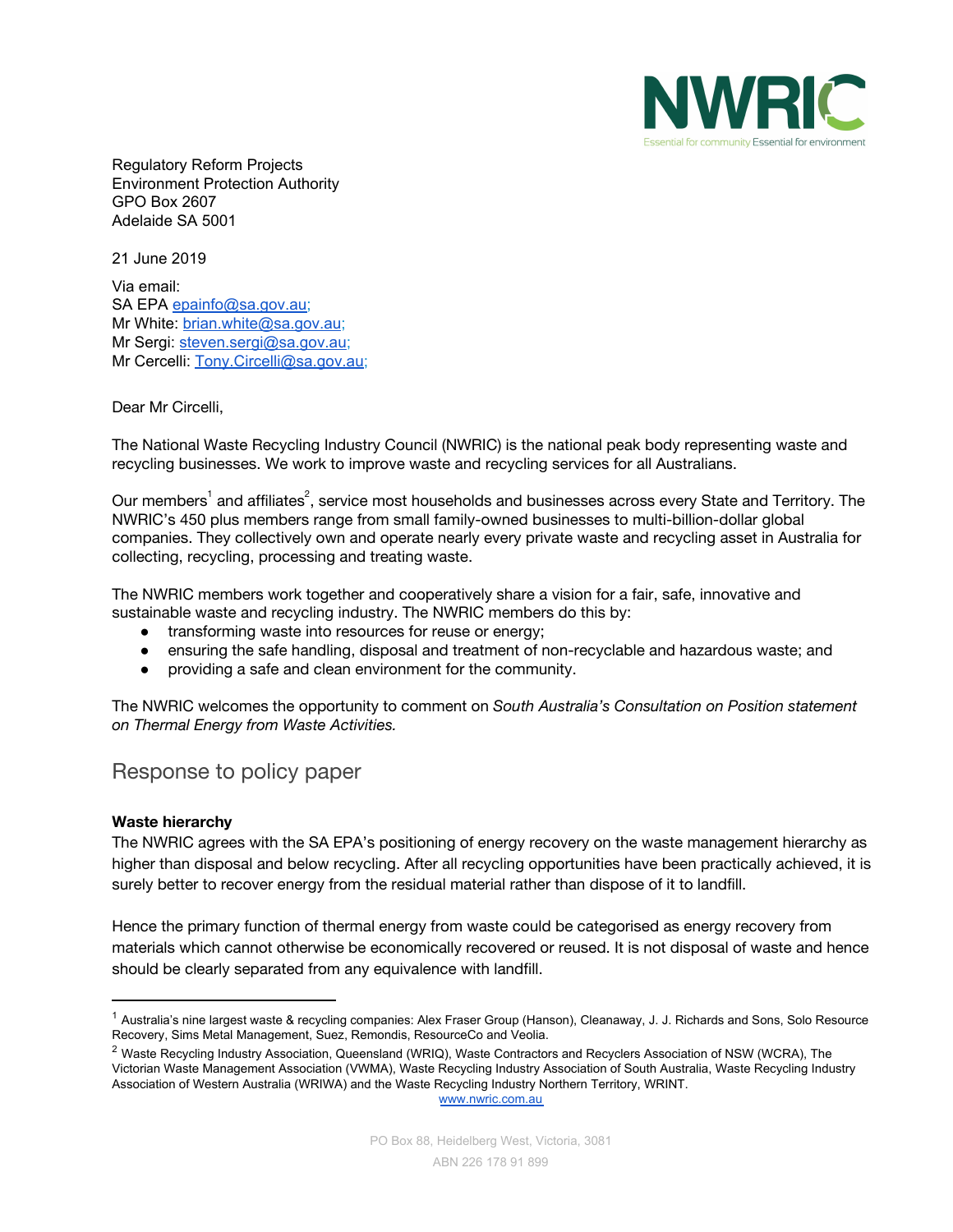

## **Waste levy liability**

The proposed application of the solid waste levy to the input stream of energy recovery facilities is inconsistent with its position on the waste hierarchy and will make these facilities commercially unviable. Therefore, the industry is calling for the removal of this provision from the draft statement, in order to incentivise infrastructure with a better environmental outcome.

NWRIC believes this is inconsistent with all other state energy from waste policies. According to South Australia's Recycling Activity Statement<sup>3</sup> - the State sent 873,000 tonnes of material to landfill in 2016/17. Despite the State's best efforts to establish a circular economy, not all material is suitable for recycling.

This is typically because the material is too contaminated for either composting or material recovery (due to POPs, heavy metals, PFOS/PFAS or other toxins). The recovery pathway for this material then is either direct combustion to recovery energy and heat, or fuel manufacture.

As the consultation policy position describes, thermal recovery for energy would be subject to a levy, but the manufacture of solids fuels would not. However, the NWRIC recommends the EPA consider that diversion to energy recovery warrants genuine environmental benefit, which is similar to fuel manufacture.

These environmental benefits include;

- A double greenhouse benefit from the displacement of methane generated in landfills, and the displacement of coal use to create electricity.
- The destruction of persistent organic pollutants which may otherwise contaminate groundwater through landfill leachate.

The economic benefits include;

- The creation of low cost energy, some of which is renewable, onto the South Australian grid.
- Jobs resulting from the creation and operation of facilities.

The establishment of thermal energy recovery facilities would also assist the SA Government to meet its State greenhouse and renewable energy targets.

## **Feedstock eligibility criteria**

The inclusion of "wood, timber, or other homogeneous organic waste" as a potential feedstock type is of concern. Despite a number of eligibility criteria that apply to such material, the NWRIC believes this opens up a possible loophole that could be exploited, to the detriment of the currently established, strong and sustainable composting industry. With perhaps the exception of contaminated organic materials. We do not believe that any source separated organic waste materials should be eligible for use in thermal EfW activities.

[www.nwric.com.au](http://www.nwric.com.au/)

<sup>3</sup> *Green Industries South Australia - South [Australia's](https://www.greenindustries.sa.gov.au/SArecycling) Recycling Activity in 2016-17.*